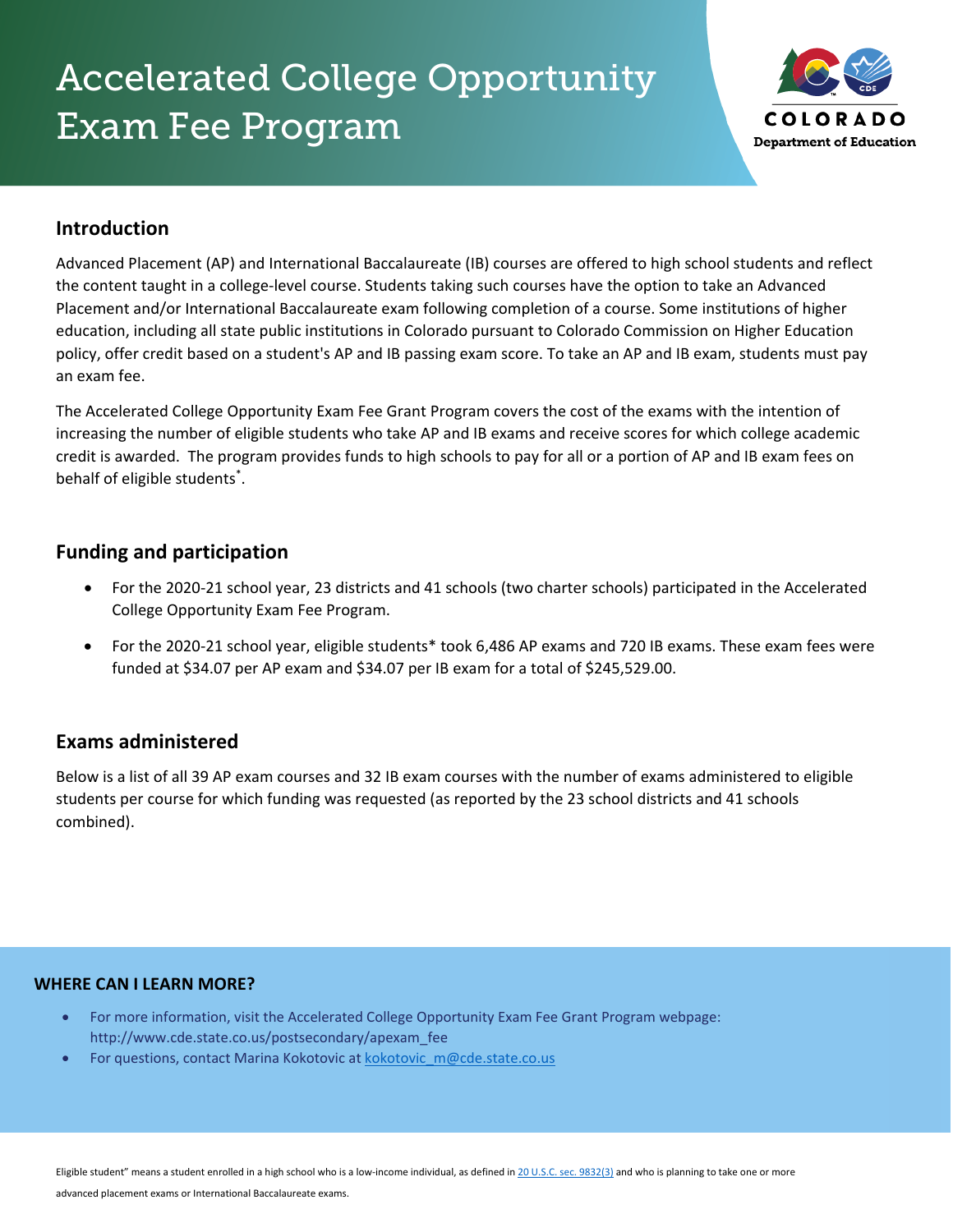

### **Advanced Placement Exams administered to eligible students as reported by schools and districts**

| <b>Advanced Placement Course</b>         | Number of Exams Administered |
|------------------------------------------|------------------------------|
| <b>AP Capstone</b>                       | 0                            |
| AP Research                              | 46                           |
| <b>AP Seminar</b>                        | 139                          |
| AP Art History                           | 34                           |
| AP Music Theory                          | 22                           |
| AP Studio Art 2-D                        | 71                           |
| AP Studio Art 3-D                        | 12                           |
| AP Studio Art Drawing                    | 73                           |
| AP English Language and Composition      | 963                          |
| AP English Literature and Composition    | 414                          |
| AP Comparative Government and Politics   |                              |
| AP European History                      | 63                           |
| AP Human Geography                       | 334                          |
| AP Macroeconomics                        | 42                           |
| AP Microeconomics                        | 47                           |
| AP Psychology                            | 365                          |
| AP United States Government and Politics | 352                          |
| AP United States History                 | 741                          |
| AP World History                         | 468                          |
| <b>AP Calculus AB</b>                    | 301                          |
| <b>AP Calculus BC</b>                    | 86                           |
| AP Computer Science A                    | 48                           |
| AP Computer Science Principles           | 188                          |
| <b>AP Statistics</b>                     | 245                          |
| <b>AP Biology</b>                        | 355                          |
| <b>AP Chemistry</b>                      | 177                          |
| AP Environmental Science                 | 190                          |
| AP Physics C: Electricity and Magnetism  | 10                           |
| AP Physics C: Mechanics                  | 43                           |
| AP Physics 1: Algebra based              | 105                          |
| AP Physics 2: Algebra based              | 12                           |
| AP Chinese Language and Culture          | 5                            |
| AP French Language and Culture           | 7                            |
| <b>AP Latin</b>                          | $\pmb{0}$                    |
| AP German Language and Culture           | 5                            |
| AP Italian Language and Culture          | $\pmb{0}$                    |
| AP Japanese Language and Culture         | 19                           |
| AP Spanish Language and Culture          | 443                          |
| AP Spanish Literature and Culture        | 60                           |
| TOTAL EXAM FEES REQUESTED                | 6486                         |